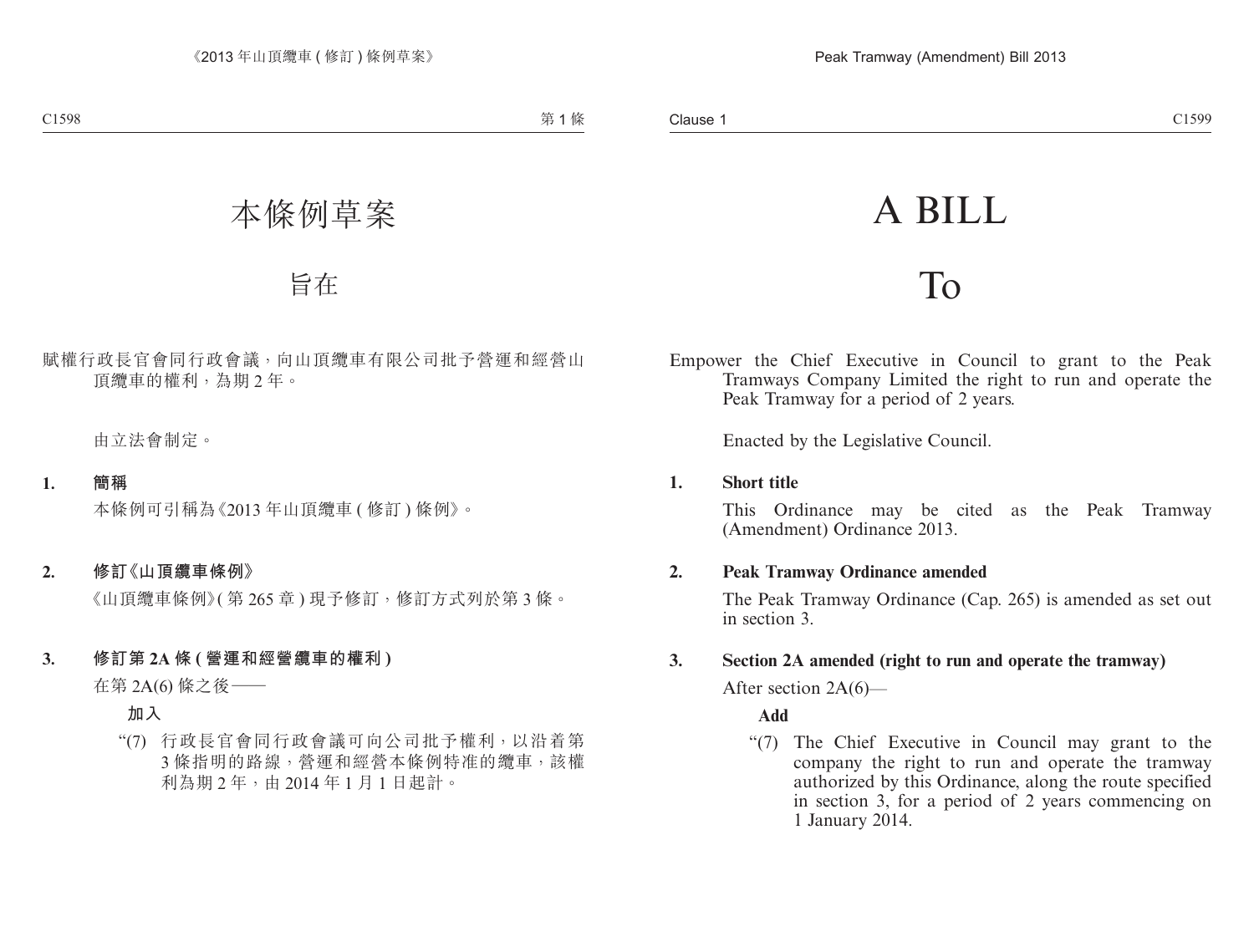(8) The right granted under subsection (7) is subject to this Ordinance and terms as may be agreed between the company and the Government.".